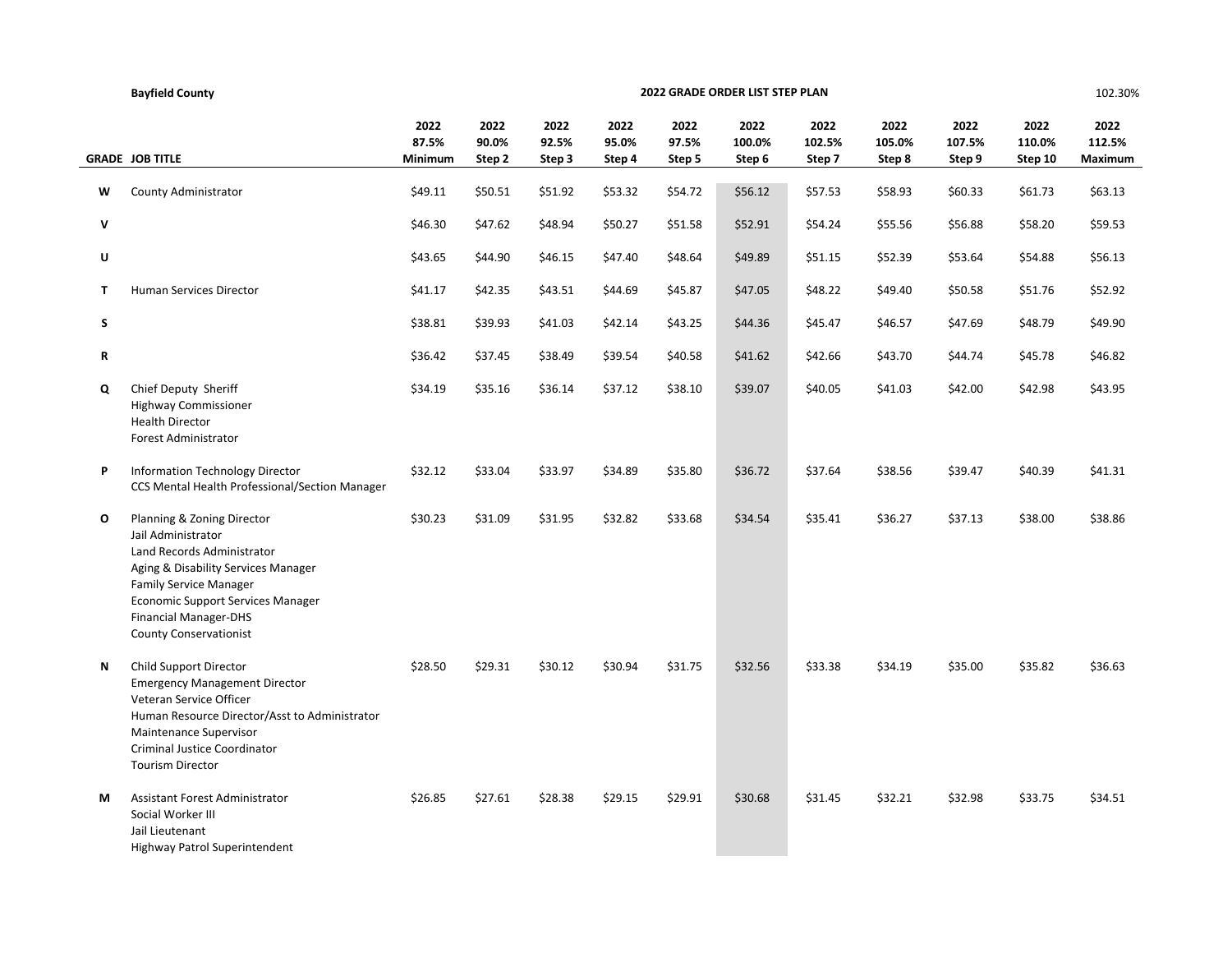|   | Clinical Mental Health Professional<br>Public Health Nurse<br>Highway Shop Foreman                                                                                                                                                                                                                                                                                                                                                                                                                                                                                                                                  |         |         |         |         |         |         |         |         |         |         |         |
|---|---------------------------------------------------------------------------------------------------------------------------------------------------------------------------------------------------------------------------------------------------------------------------------------------------------------------------------------------------------------------------------------------------------------------------------------------------------------------------------------------------------------------------------------------------------------------------------------------------------------------|---------|---------|---------|---------|---------|---------|---------|---------|---------|---------|---------|
| L | Social Worker II<br>Programmer/Analyst<br>Environmental Health Sanitarian<br>Network and Security Analyst<br><b>Health Educator</b><br><b>Community Health Nurse</b><br>Accountant<br><b>WIC Project Nutritionist</b>                                                                                                                                                                                                                                                                                                                                                                                               | \$25.27 | \$25.99 | \$26.72 | \$27.44 | \$28.16 | \$28.88 | \$29.60 | \$30.33 | \$31.04 | \$31.77 | \$32.49 |
| ĸ | Social Worker I<br>Assistant Zonng Administrator<br>Forester<br><b>Recreation Forester</b>                                                                                                                                                                                                                                                                                                                                                                                                                                                                                                                          | \$23.87 | \$24.55 | \$25.23 | \$25.92 | \$26.59 | \$27.27 | \$27.96 | \$28.63 | \$29.32 | \$30.00 | \$30.69 |
| J | <b>Conservation Technician</b><br>Land Survey Technician<br>Behavior Health Case Manager<br>Youth Services Case Manager<br>Adult Protective Services Specialist<br>Jail Sergeant<br>Office Manager-Health<br>Office Manager-Highway                                                                                                                                                                                                                                                                                                                                                                                 | \$22.54 | \$23.19 | \$23.83 | \$24.48 | \$25.12 | \$25.77 | \$26.41 | \$27.05 | \$27.70 | \$28.35 | \$28.99 |
| г | <b>GIS Technician</b><br>Real Property Lister<br>Victim/Witness Coordinator<br>Legal Secretary<br><b>Office Manager-Forestry</b><br><b>Office Manager-Zoning</b><br><b>Risk Reduction Treatment Court Assistant</b><br><b>Bookkeeper County Clerk</b><br>Bookkeeper Human Services<br>Confidential Secretary-Jail<br>Confidential Secretary-Sheriff<br>Jail Corporal<br>Aging & Disability Benefits Specialist<br><b>Disability Benefits Specialist</b><br><b>CCS Service Facilitator</b><br>Social Worker Aide<br><b>Elderly Benefits Specialist</b><br>Youth Support and Services Specialist<br>Forest Technician | \$21.31 | \$21.92 | \$22.52 | \$23.13 | \$23.74 | \$24.35 | \$24.96 | \$25.57 | \$26.18 | \$26.79 | \$27.39 |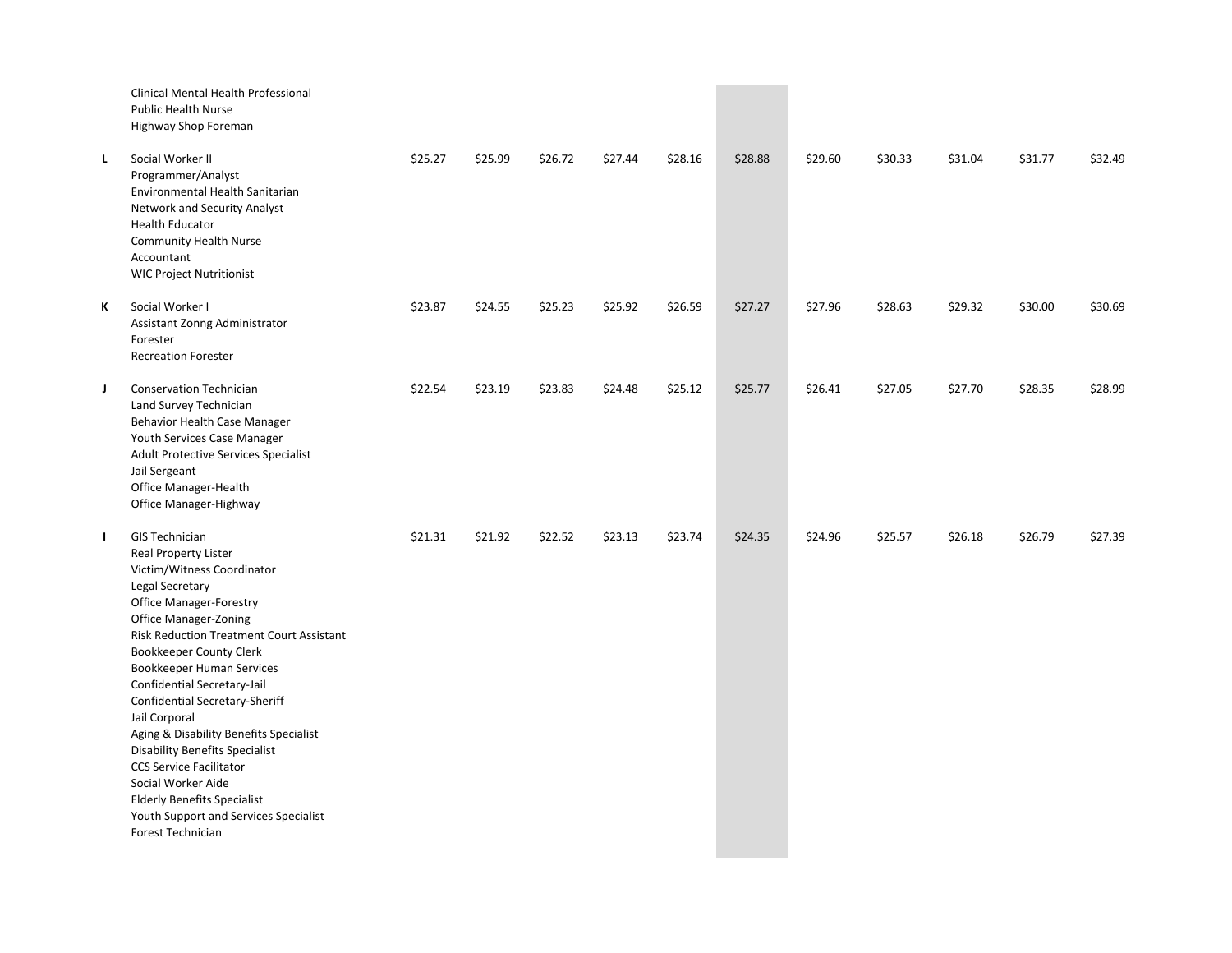| н | Chief Deputy Register of Deeds<br><b>Deputy Treasurer</b><br>Deputy County Clerk<br>Child Support Specialist<br>Lead Civilian Communications Operator<br>Jailer<br><b>Economic Support Specialist III</b><br>Economic Support Specialist II<br>Economic Support Specialist I<br>Custodian/Maintenance Person<br><b>Land Conservation Assistant</b><br><b>Family Specialist</b><br>Deputy Clerk Of Court<br>Office Manager-UW Extension<br>Clerk III-Tourism/Fair | \$20.16 | \$20.73 | \$21.31 | \$21.88 | \$22.46 | \$23.04 | \$23.61 | \$24.19 | \$24.76 | \$25.34 | \$25.92 |
|---|------------------------------------------------------------------------------------------------------------------------------------------------------------------------------------------------------------------------------------------------------------------------------------------------------------------------------------------------------------------------------------------------------------------------------------------------------------------|---------|---------|---------|---------|---------|---------|---------|---------|---------|---------|---------|
| G | <b>Tax Deed</b><br><b>Financial Specialist</b><br>Land Records Specialist<br>Clerk III-County Clerk Office<br>Clerk III-Veterans/Emergency Management<br>Clerk III-Health<br>Clerk III-DHS<br>Clerk III-Clerk of Court<br>Planning and Zoning Assistant<br>Judicial Assistant<br>Computer Technician<br><b>Civilian Communications Operator</b><br>LPN/WIC Screener                                                                                              | \$19.08 | \$19.62 | \$20.17 | \$20.71 | \$21.26 | \$21.80 | \$22.35 | \$22.90 | \$23.44 | \$23.99 | \$24.53 |
| F | Clerk II-Health<br>Clerk II-Tourism<br>Clerk II-Planning & Zoning                                                                                                                                                                                                                                                                                                                                                                                                | \$18.10 | \$18.61 | \$19.13 | \$19.64 | \$20.17 | \$20.68 | \$21.19 | \$21.72 | \$22.23 | \$22.75 | \$23.27 |
| E | Clerk II-DHS<br>Clerk I-DA Office<br>Clerk I-ROD Recording Clerk<br>Clerk I-UW Extension<br>Clerk I-DHS<br>Clerk I-Sheriff<br>Fairgrounds Caretaker<br>Clerk I-WIC<br>Clerk I-Health                                                                                                                                                                                                                                                                             | \$17.19 | \$17.68 | \$18.17 | \$18.66 | \$19.15 | \$19.64 | \$20.13 | \$20.63 | \$21.12 | \$21.61 | \$22.09 |
| D | Lead Cook                                                                                                                                                                                                                                                                                                                                                                                                                                                        | \$16.36 | \$16.82 | \$17.28 | \$17.76 | \$18.22 | \$18.69 | \$19.16 | \$19.63 | \$20.09 | \$20.56 | \$21.03 |